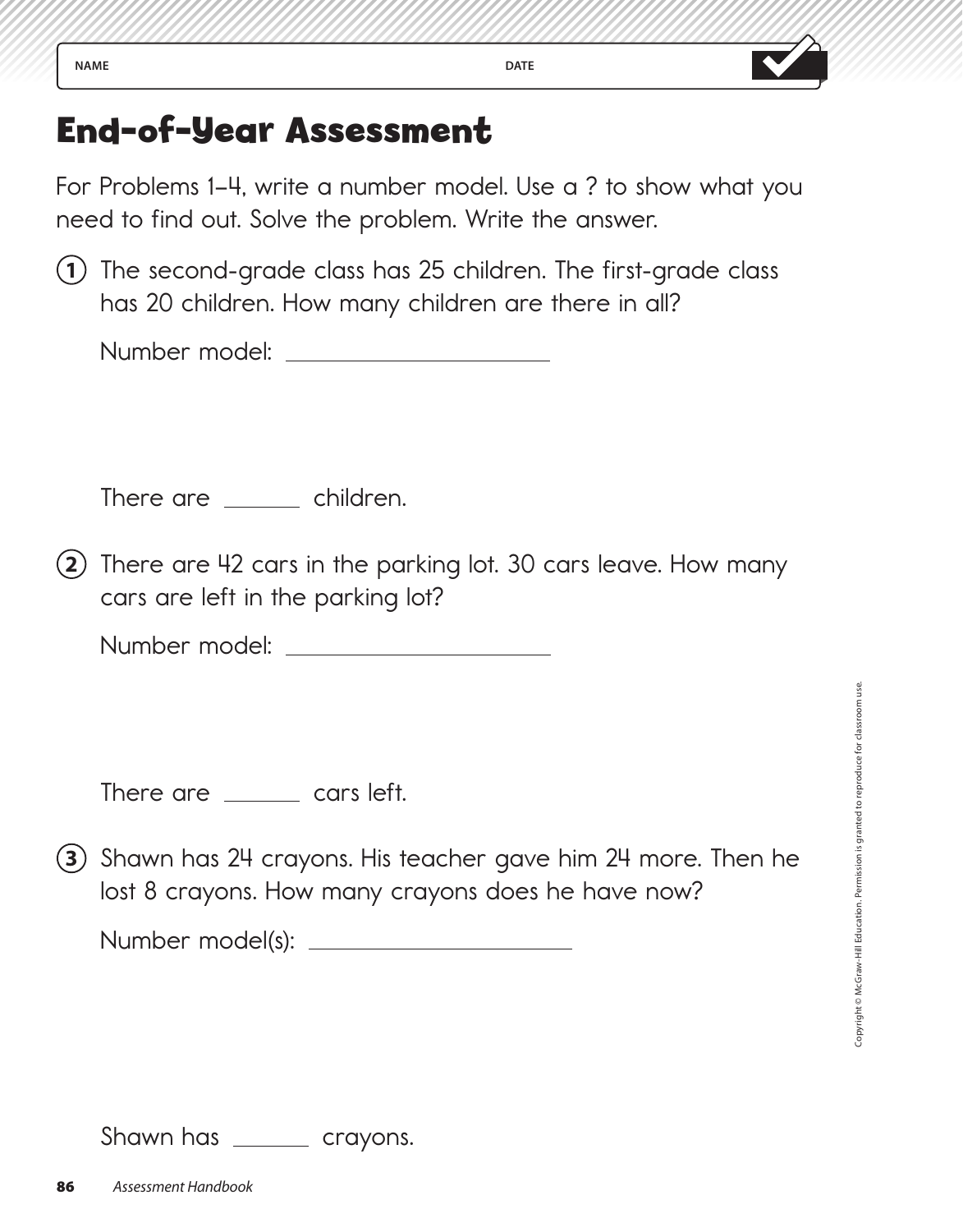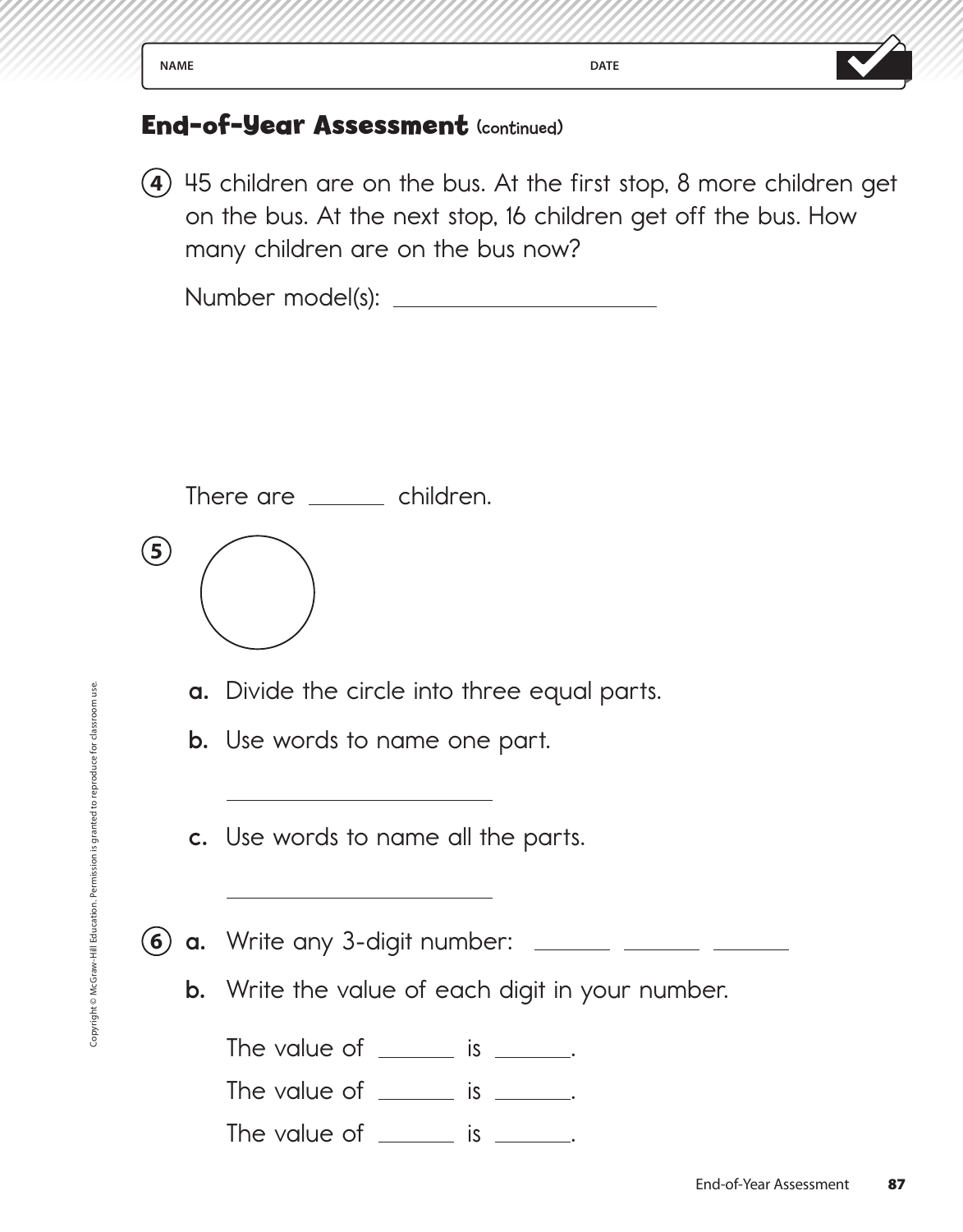

**7** Keon and Dartrianna showed the same number with base-10 blocks.

|     |                                  | Keon's way                                                       |  | Dartrianna's way      |     |
|-----|----------------------------------|------------------------------------------------------------------|--|-----------------------|-----|
|     |                                  | <b>a.</b> What is the number? ______                             |  |                       |     |
|     |                                  | <b>b.</b> Use base-10 shorthand to show this number another way. |  |                       |     |
|     |                                  |                                                                  |  |                       |     |
|     |                                  | c. Whose way makes it easiest to tell what the number            |  |                       |     |
|     |                                  |                                                                  |  |                       |     |
| (8) |                                  | I have a 0 in my tens place.                                     |  |                       |     |
|     | I have a 7 in my hundreds place. |                                                                  |  |                       |     |
|     | I have a 0 in my ones place.     |                                                                  |  |                       |     |
|     | What number am I? ______         |                                                                  |  |                       |     |
| 9   |                                  | Write $\lt$ , $\gt$ , or $=$ .                                   |  |                       |     |
|     |                                  | a. 89<br>88                                                      |  | <b>b.</b> 421         | 419 |
|     |                                  | c. $709$ 790                                                     |  | $d. 934 \_\_\_\_ 943$ |     |
|     |                                  | e. Explain how you got your answer to Problem 9d.                |  |                       |     |
|     |                                  |                                                                  |  |                       |     |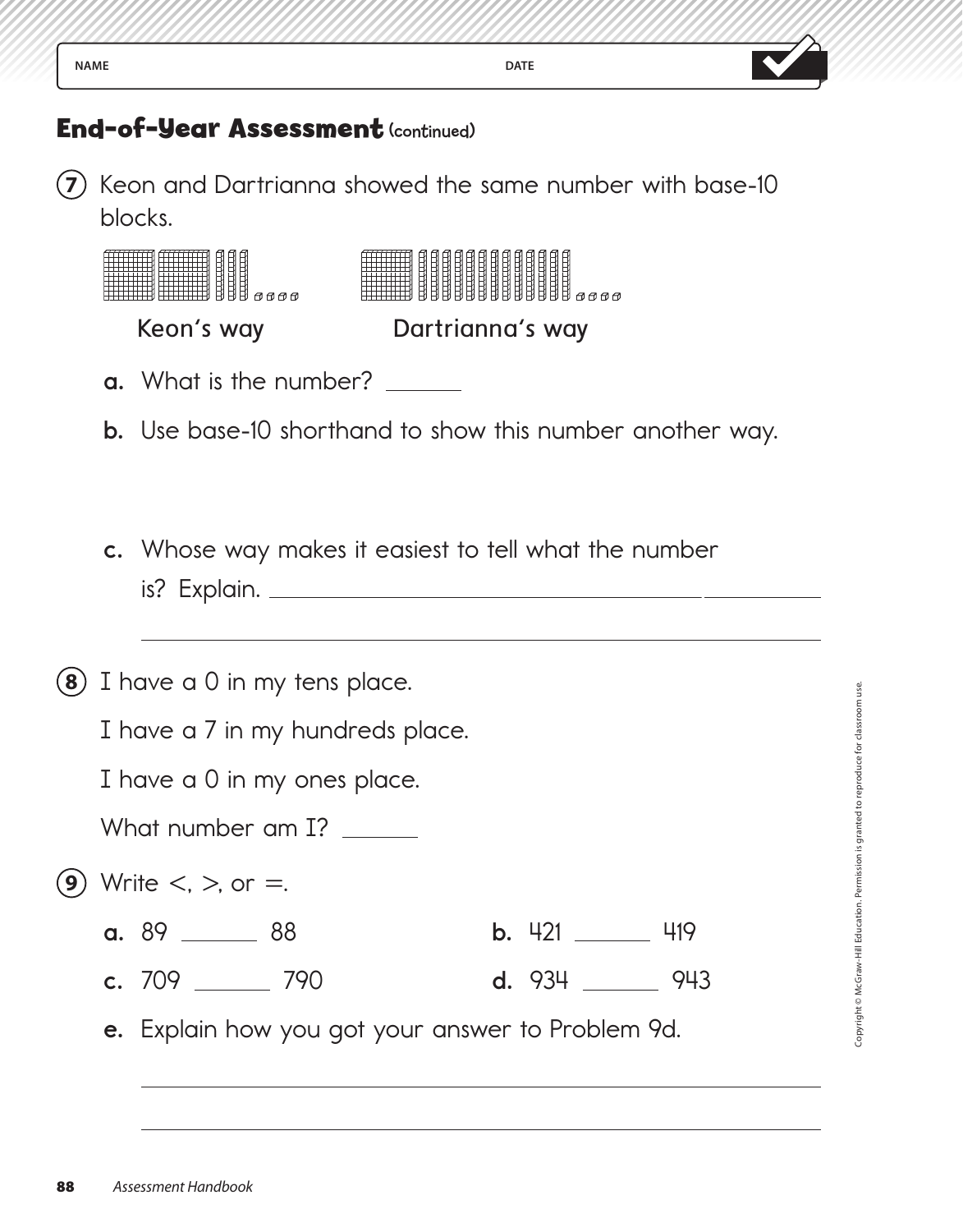| <b>NAME</b>         |                                    | <b>DATE</b>         |                         |
|---------------------|------------------------------------|---------------------|-------------------------|
|                     | End-of-Year Assessment (continued) |                     |                         |
| $(10)$ Solve.       |                                    |                     |                         |
| 56<br>a.<br>$+37$   | <b>b.</b> $342$<br>$+139$          | c. 64<br>$-39$      | <b>d.</b> 256<br>$-178$ |
| e. $13 + 27 + 20 =$ |                                    | f. $31 + 22 + 19 =$ |                         |

**g.** Below, Marsha explained how she solved Problem 10d.

 *I counted up from 1 78 to 200. I knew that was 22. I know that from 200 to 256 is 56 so I added 22 and 56 and got 78.* **g.** Below, Marsha<br> *I* counted up<br> *I* know that f<br>
56 and got 7d<br>
Does Marsha's<br>
serious interaction.<br>
Does Marsha's

Does Marsha's strategy work? \_\_\_\_\_ Explain.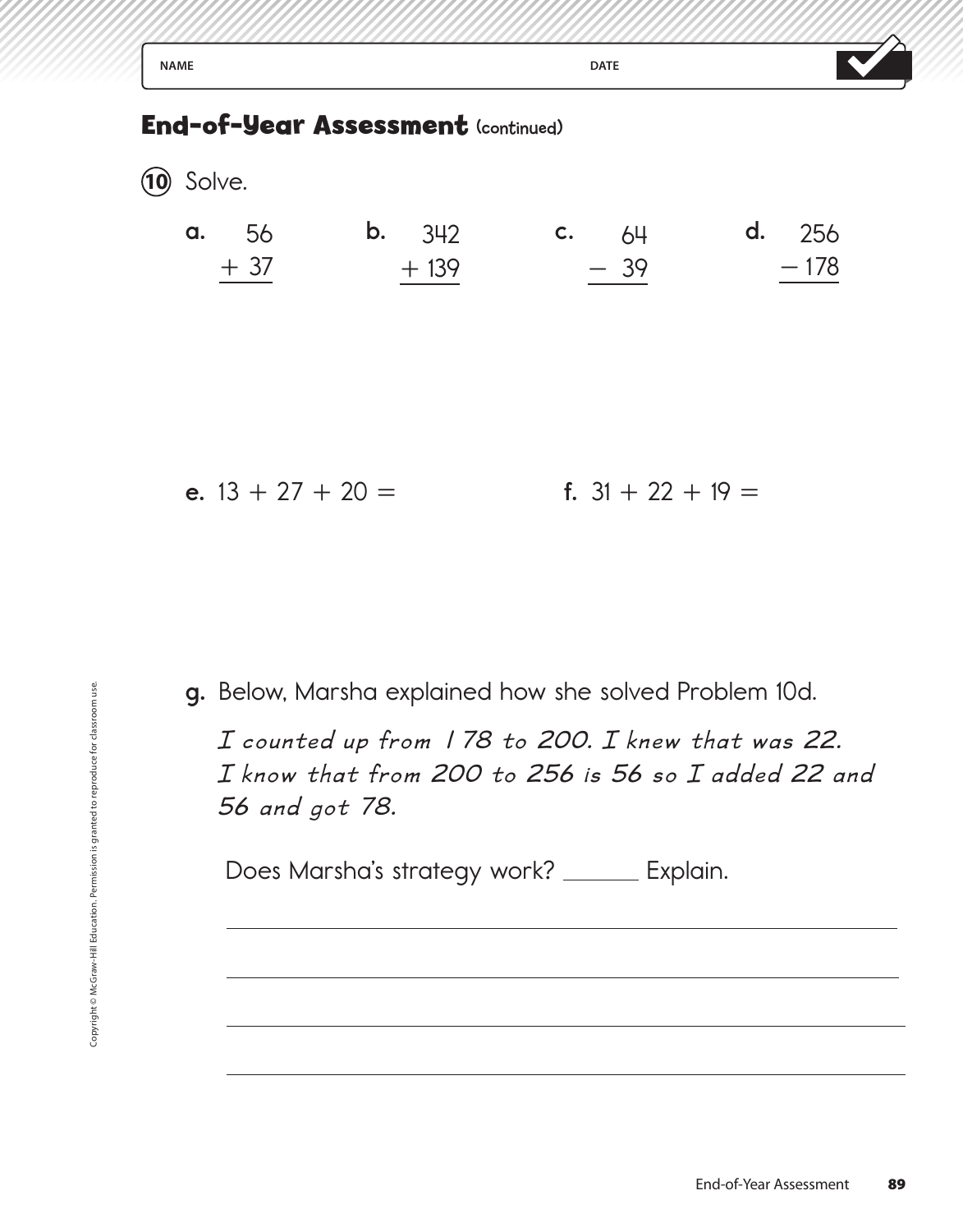| <b>NAME</b> |                                                              |                   |    | <b>DATE</b> |                                                                      |  |
|-------------|--------------------------------------------------------------|-------------------|----|-------------|----------------------------------------------------------------------|--|
|             | <b>End-of-Year Assessment (continued)</b>                    |                   |    |             |                                                                      |  |
|             | (11) a. Circle the largest number.                           |                   |    |             |                                                                      |  |
|             |                                                              | 3,241 3,421 3,204 |    | 3,021       |                                                                      |  |
|             | like this:                                                   |                   |    |             | <b>b.</b> Parker wrote the numbers in order from smallest to largest |  |
|             |                                                              | 3,204 3,021 3,241 |    |             | 3,421                                                                |  |
|             | smallest                                                     |                   |    |             | largest                                                              |  |
|             |                                                              |                   |    |             | Do you agree with how Parker ordered the numbers? _                  |  |
|             |                                                              |                   |    |             |                                                                      |  |
|             |                                                              |                   |    |             |                                                                      |  |
|             |                                                              |                   |    |             |                                                                      |  |
|             | c. How would you write the numbers from smallest to largest? |                   |    |             |                                                                      |  |
|             | smallest                                                     |                   |    |             | largest                                                              |  |
|             | Complete the table.                                          |                   |    |             |                                                                      |  |
|             | <u>in</u>                                                    |                   | in |             | out                                                                  |  |
|             | <b>Rule</b>                                                  |                   | 78 |             | $70 + 8$                                                             |  |
|             |                                                              |                   |    |             |                                                                      |  |

33  $30 + 3$ 

260

496

 $\lambda$ 

**out**

 *Expanded* 

*form*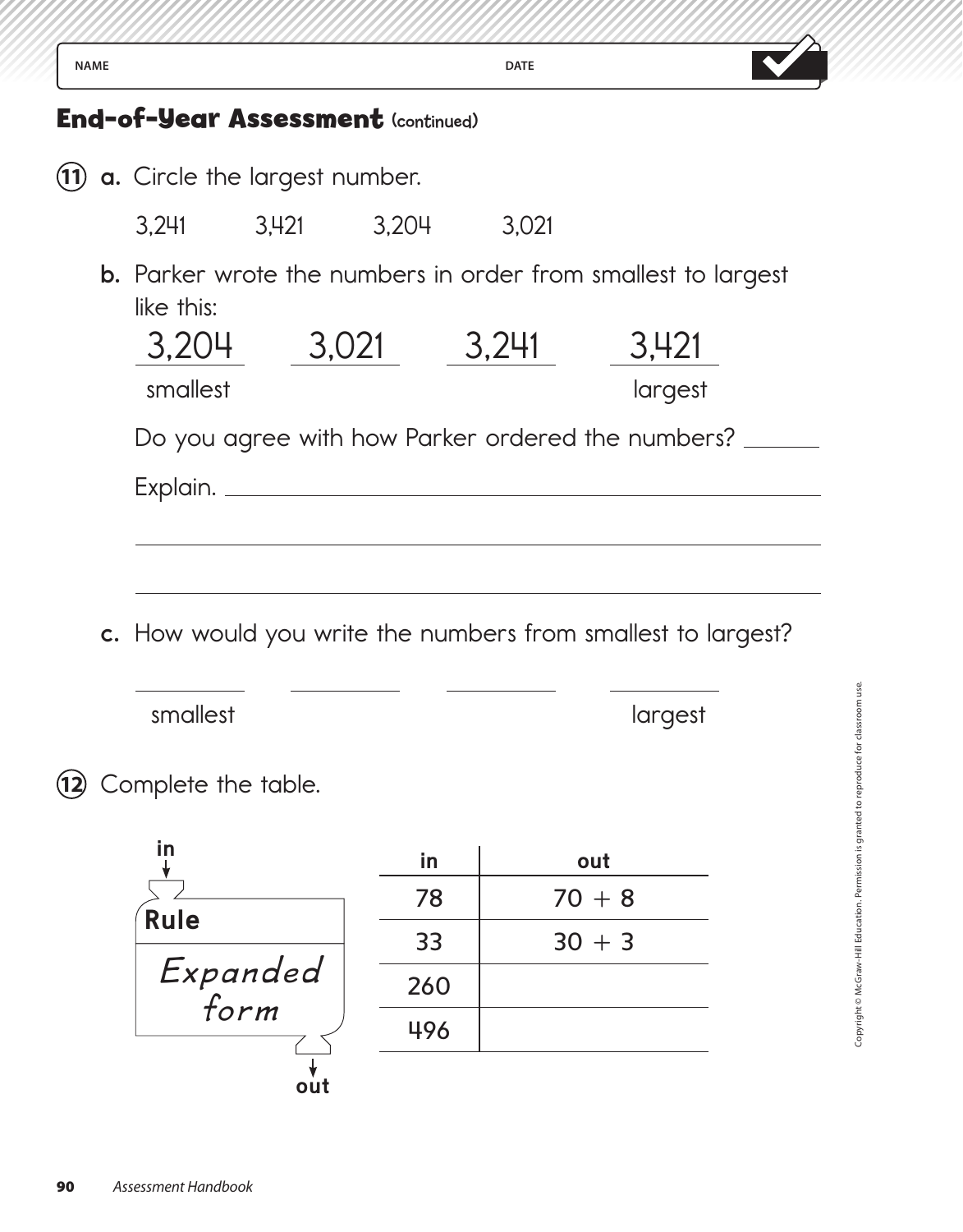| <b>NAME</b>                          | <b>DATE</b> |  |
|--------------------------------------|-------------|--|
| $\mathbf{r}$ and $\mathbf{r}$<br>. . | $\sim$      |  |

**13** Estimate the length of the line segment below to the nearest inch and to the nearest centimeter.

**a.** Estimate: about <u>inches</u>

**b.** Estimate: about <u>centimeters</u>

 Measure the length of the line segment to the nearest inch and centimeter.

- **c.** about \_\_\_\_\_\_ inches **d.** about \_\_\_\_\_ centimeters
- **e.** Does the measurement have more inches or more centimeters? Explain your answer.

| Copyright © McGraw-Hill Education. Permission is granted to reproduce for classroom use.<br>Line Segment A: ------<br>14)<br>Line Segment B: $-$<br><b>a.</b> Measure line segment A above to the neare<br>about ______ cm<br><b>b.</b> How much longer is line segment B than the<br>about cm<br>c. How did you find your answer for part b? ____ |    |
|----------------------------------------------------------------------------------------------------------------------------------------------------------------------------------------------------------------------------------------------------------------------------------------------------------------------------------------------------|----|
|                                                                                                                                                                                                                                                                                                                                                    |    |
|                                                                                                                                                                                                                                                                                                                                                    |    |
|                                                                                                                                                                                                                                                                                                                                                    |    |
|                                                                                                                                                                                                                                                                                                                                                    |    |
|                                                                                                                                                                                                                                                                                                                                                    |    |
|                                                                                                                                                                                                                                                                                                                                                    | Er |

- **a.** Measure line segment A above to the nearest centimeter. about cm
- **b.** How much longer is line segment B than the line segment A? about cm
- **c.** How did you find your answer for part b?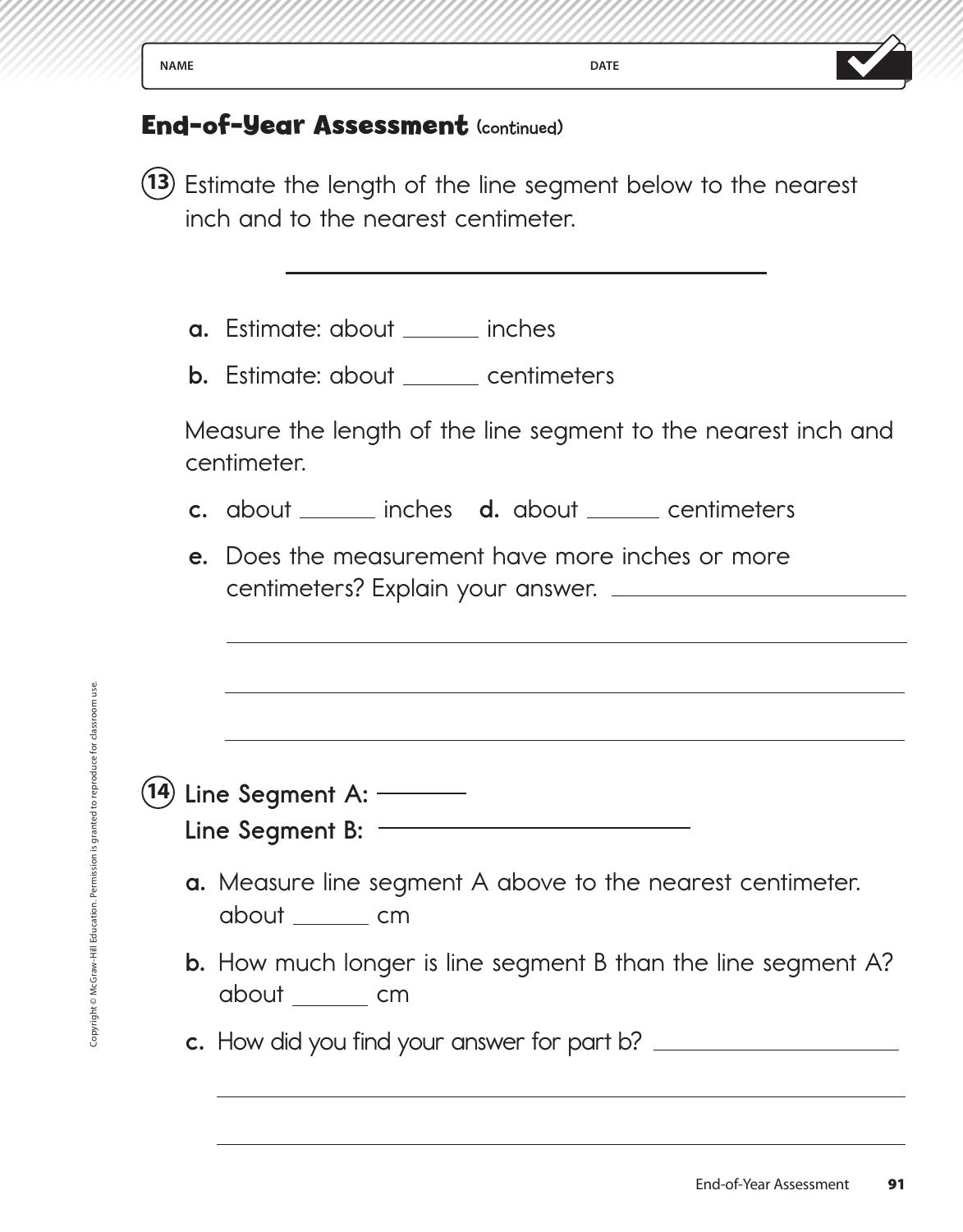| <b>DATE</b><br>۱M۱<br>OА<br>$\overline{\phantom{a}}$<br>----<br><br>the property of the control of the con- |  |
|-------------------------------------------------------------------------------------------------------------|--|
|-------------------------------------------------------------------------------------------------------------|--|

**15** A blue ribbon is 20 centimeters long. A yellow ribbon is 38 centimeters long.

How much longer is the yellow ribbon than the blue ribbon?

Number model:

The yellow ribbon is \_\_\_\_\_\_ centimeters longer than the blue ribbon.

**16** Solve the problem. Show your thinking on an open number line.

 Christy has 43 green blocks. Ella has 36 yellow blocks. How many blocks do they have in all? \_\_\_\_\_\_ blocks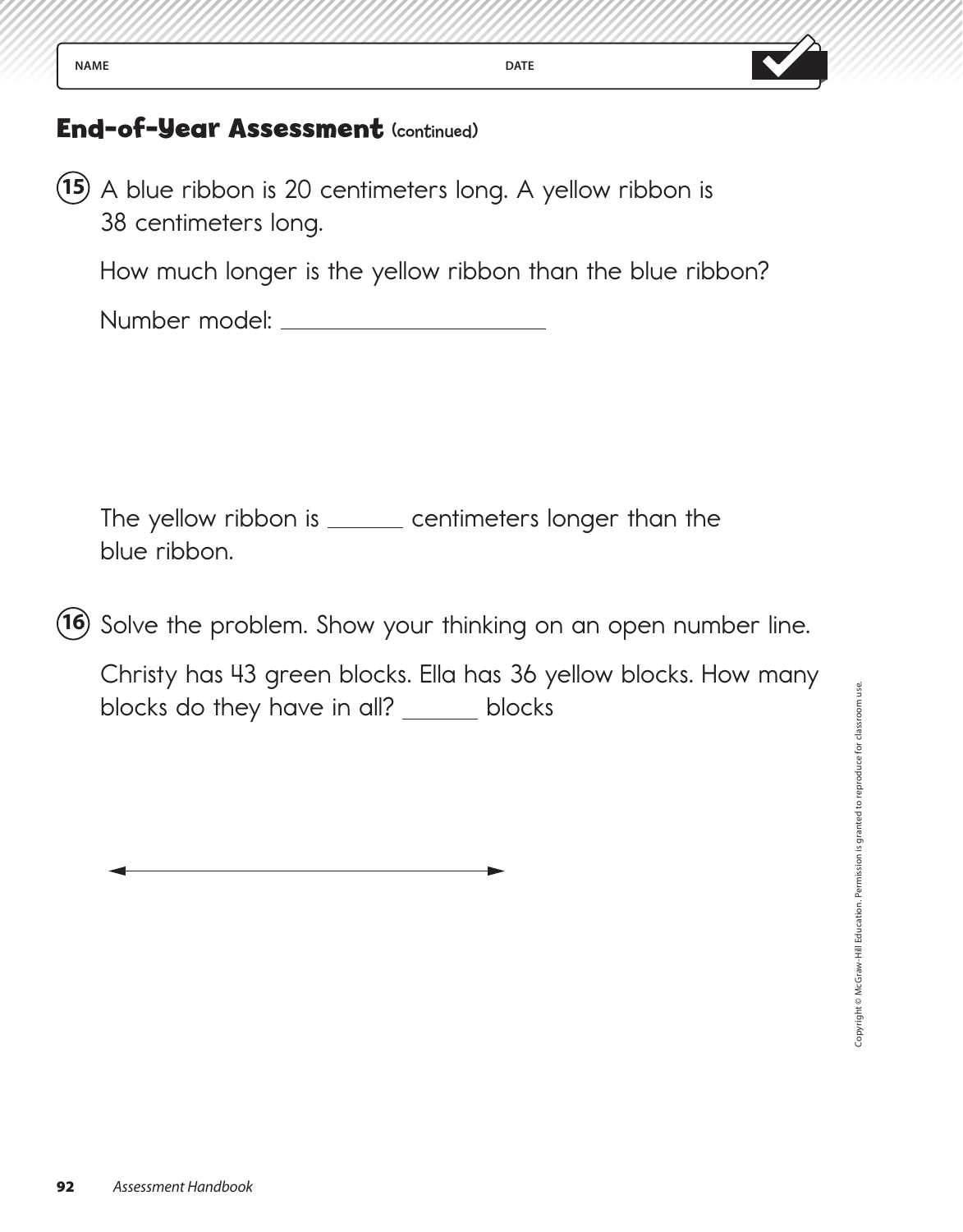

18 Use  $\circledcirc$ ,  $\circledcirc$ ,  $\circledcirc$ , and  $\circledcirc$  to show two ways to pay for the bag of pretzels.



**One Way Another Way**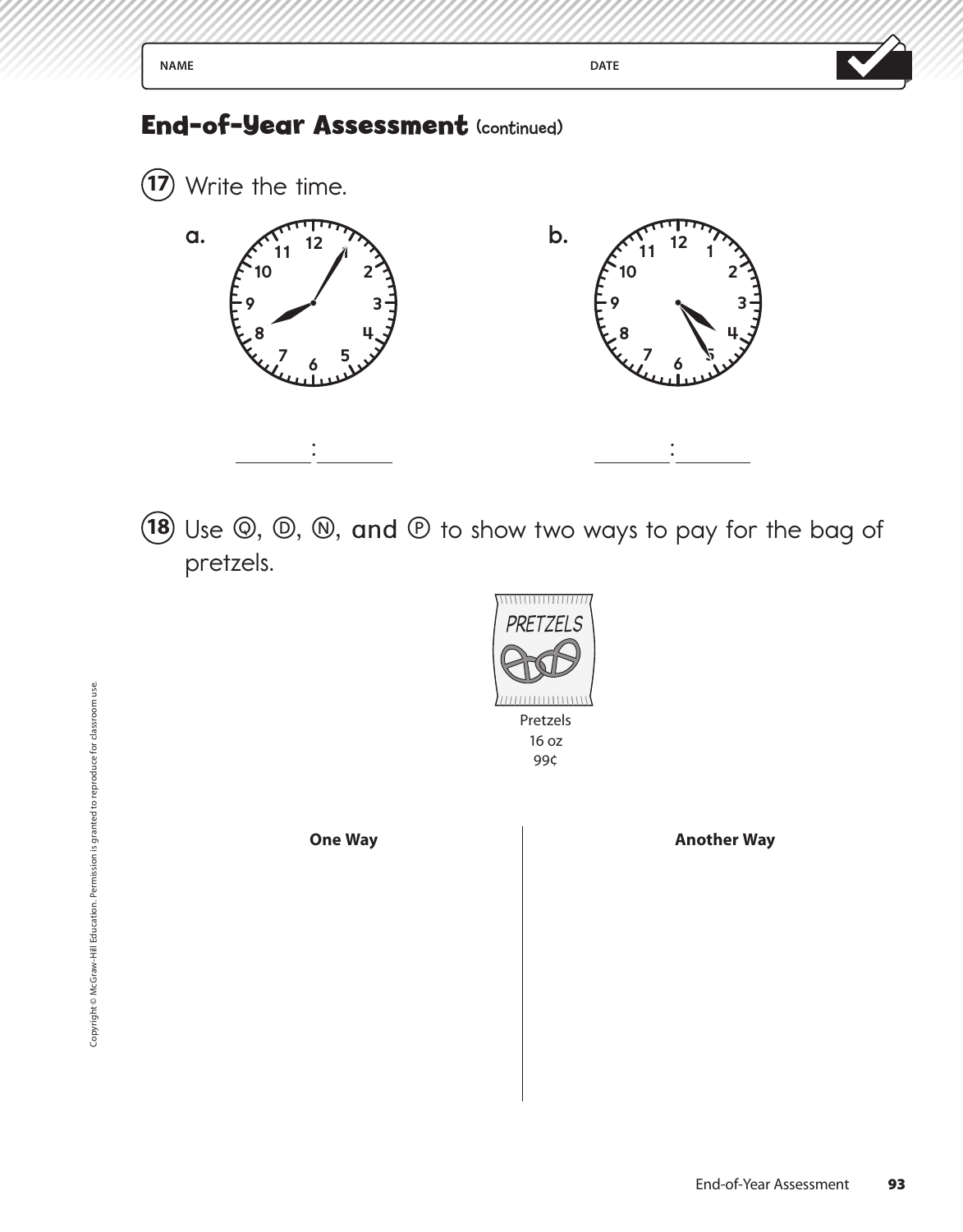**19** Length of Pencils in Room 325

| Length   | <b>Number of</b><br><b>Pencils</b> |
|----------|------------------------------------|
| 2 inches |                                    |
| 4 inches |                                    |
| 6 inches | 'HT                                |
| 7 inches |                                    |

**a.** Show the pencil lengths on the line plot.



**b.** Write a question that can be answered using the line plot.

**c.** Write the answer to your question.

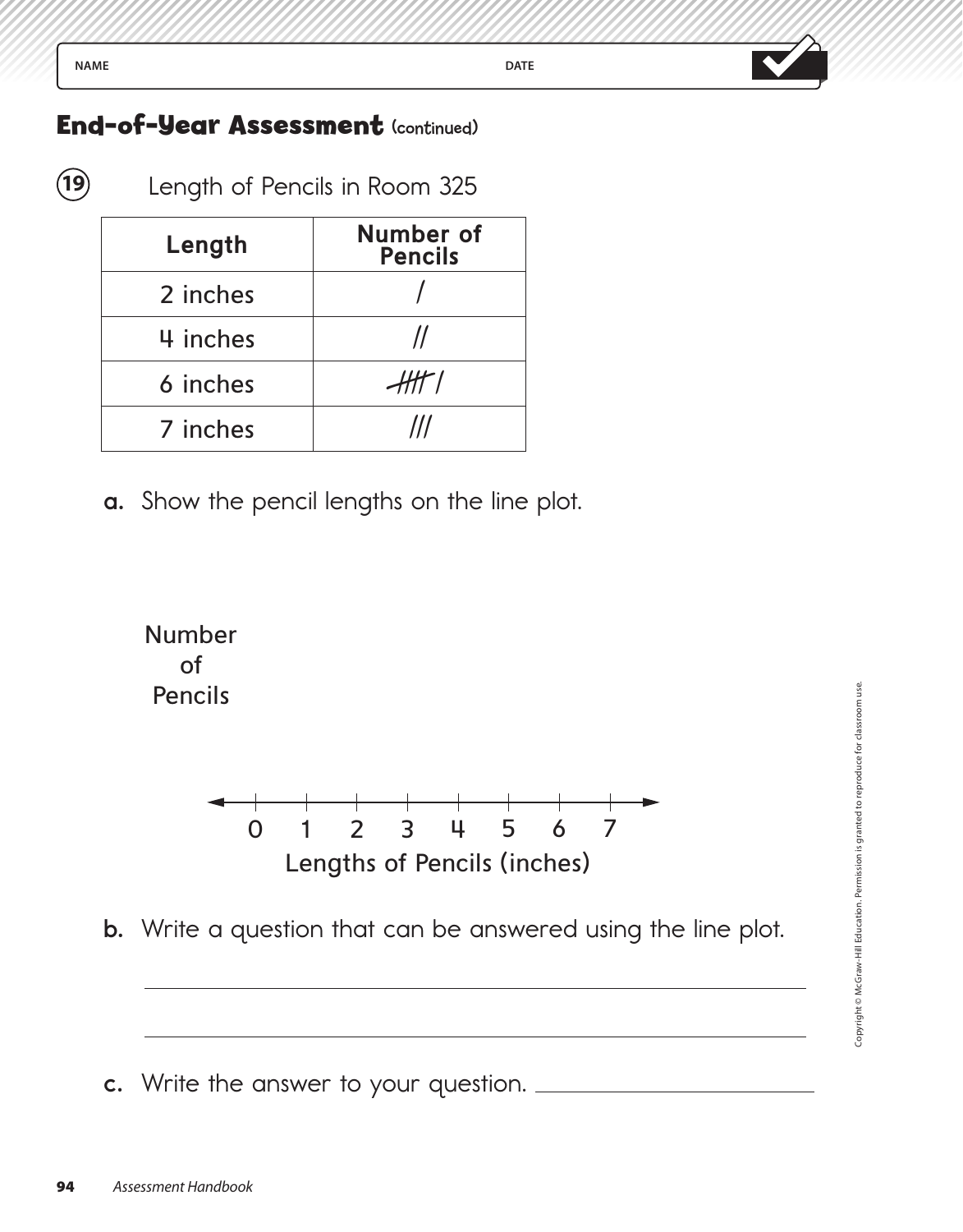

**b.** Draw a different shape with 4 sides and 2 pairs of parallel sides.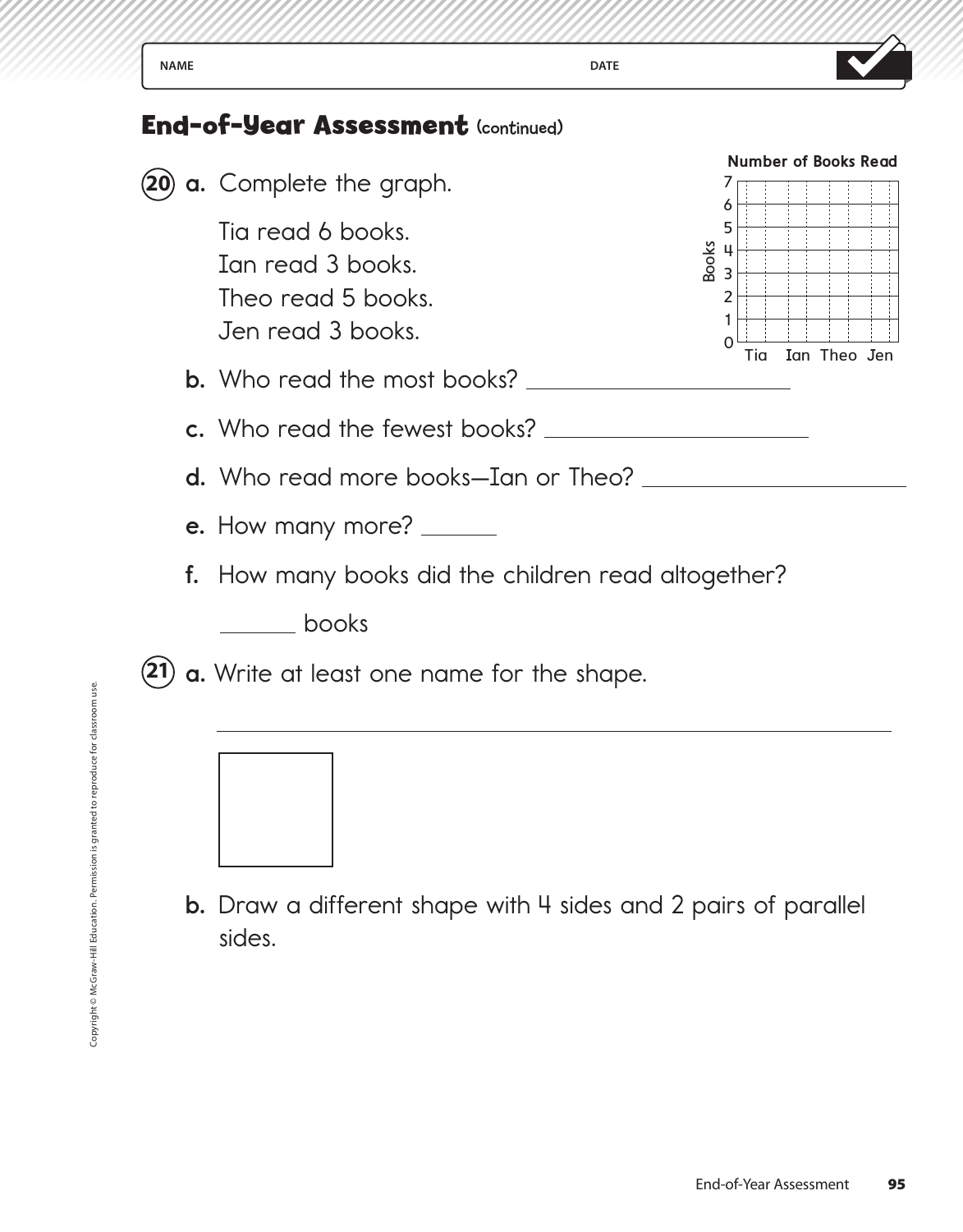

**22 a.** Partition the rectangle into 4 rows with 6 same-size squares in each row.

- **b.** How many squares did you draw? \_\_\_\_\_\_
- **c.** How do you know your answer is correct?



- **a.** How many dots?
- **b.** Write an addition number model.